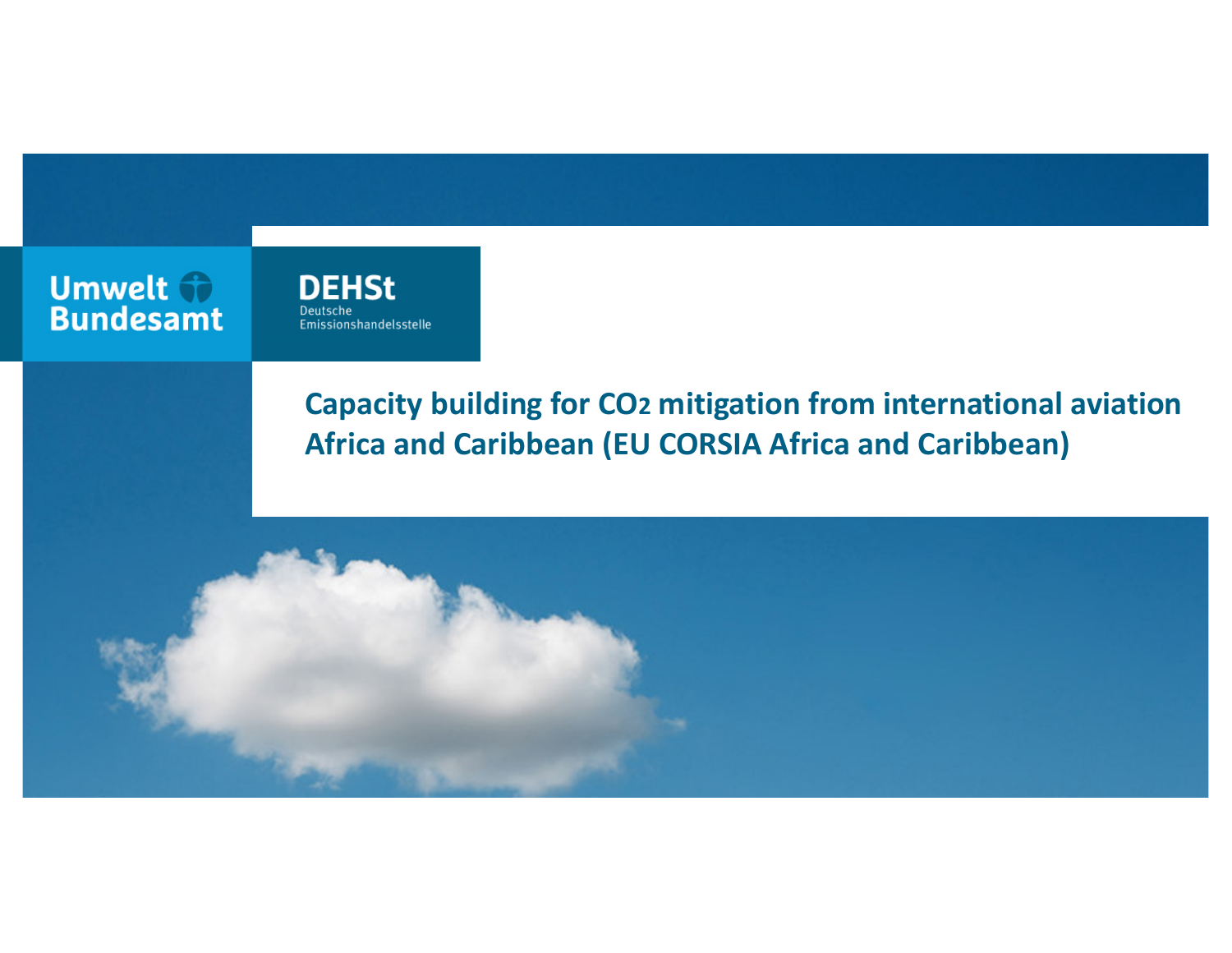# **Sharing of Experiences on Building the legal Framework for CORSIA MRV Implementation**

**Georg Naumann**

German Environment Agency

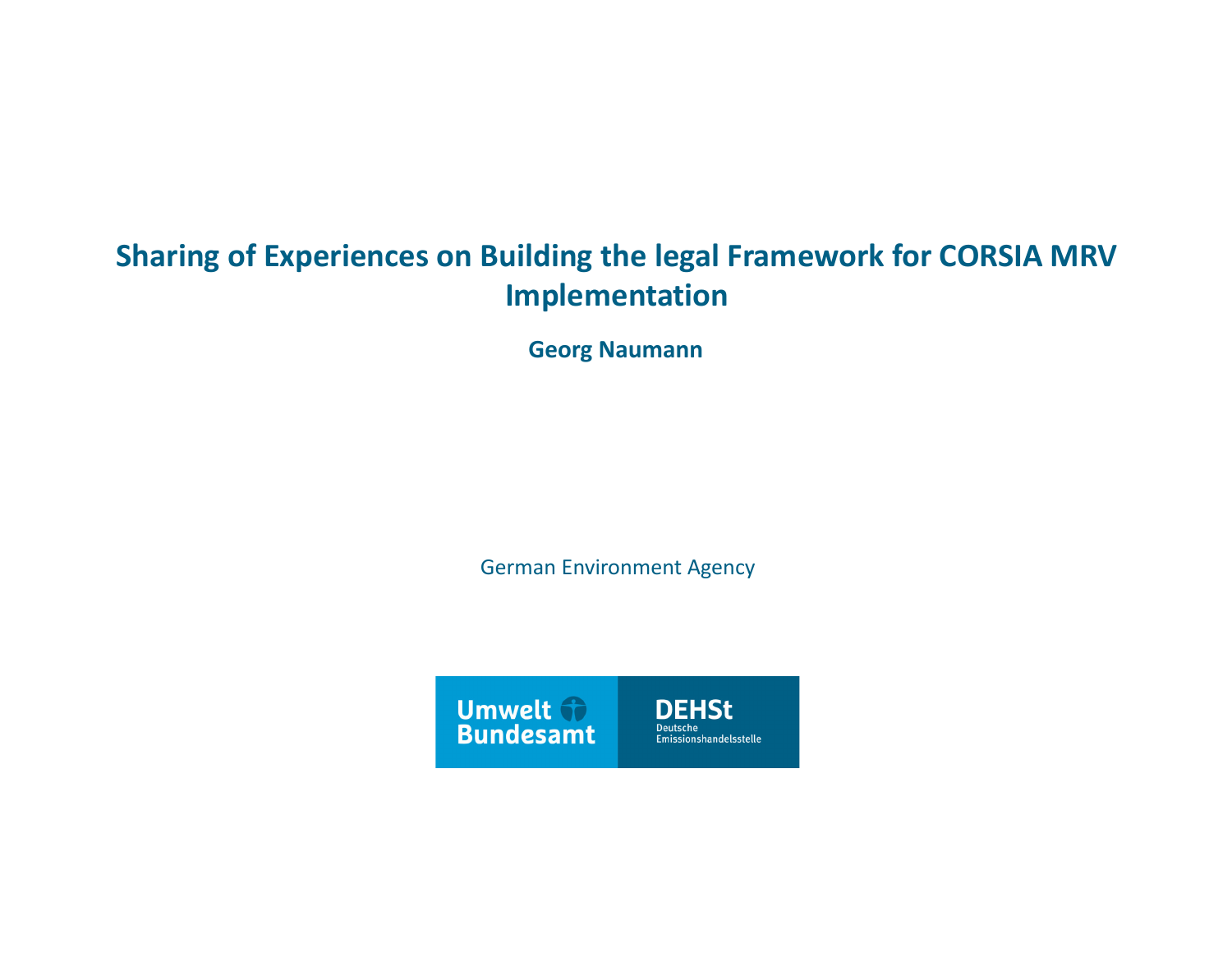### **Overview**

**Lessons Learned** from Implementation of EU ETS and CORSIA

Design of **Legal Framework**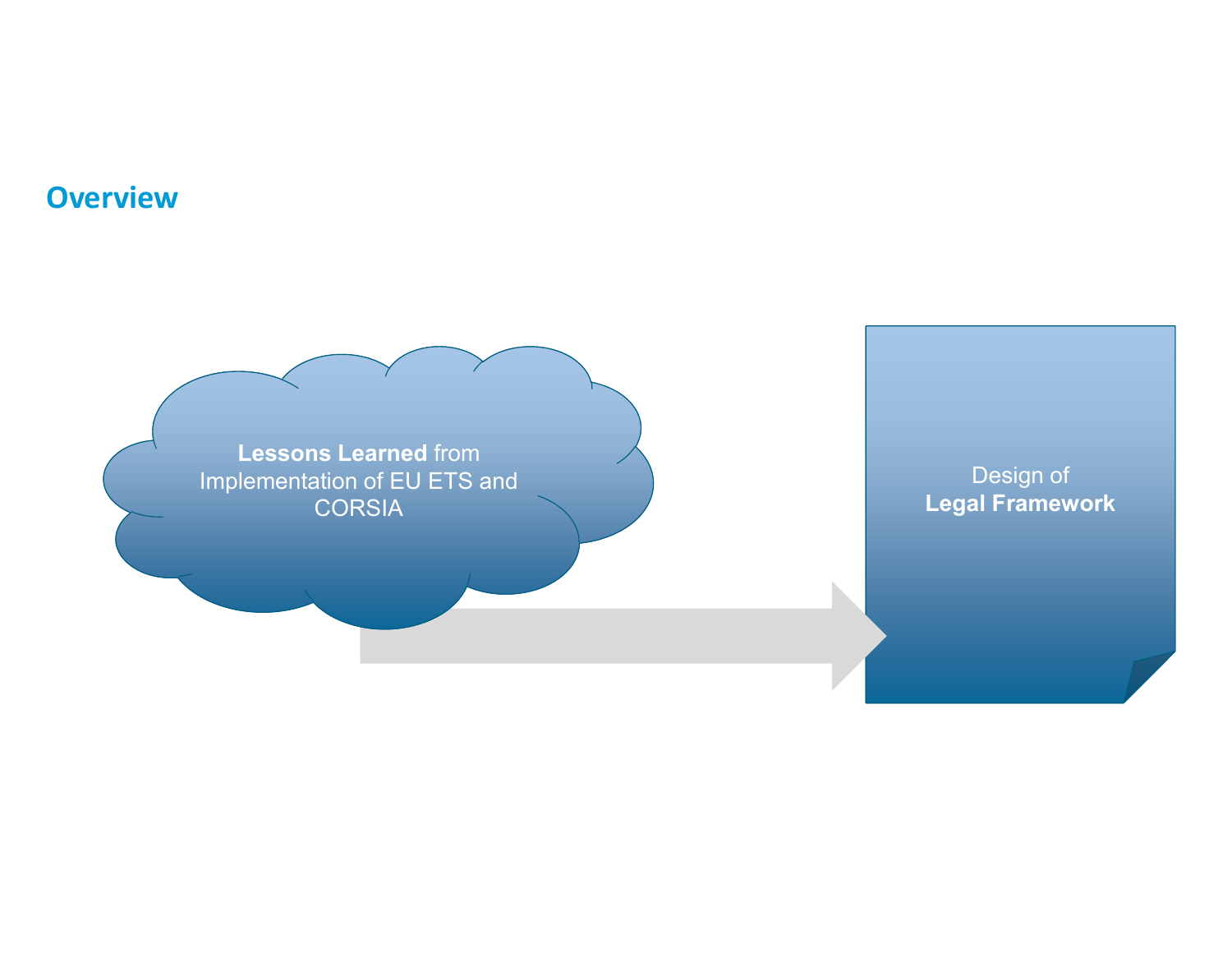### **Lessons Learned – Our Track Record**

- a. 12 years of EU ETS emissions trading in aviation
- $\blacksquare$ 3 years of CORSIA

- $\blacksquare$ Nearly 900 emissions reports reviewed
- Nearly 600 monitoring plans reviewed  $\overline{\phantom{a}}$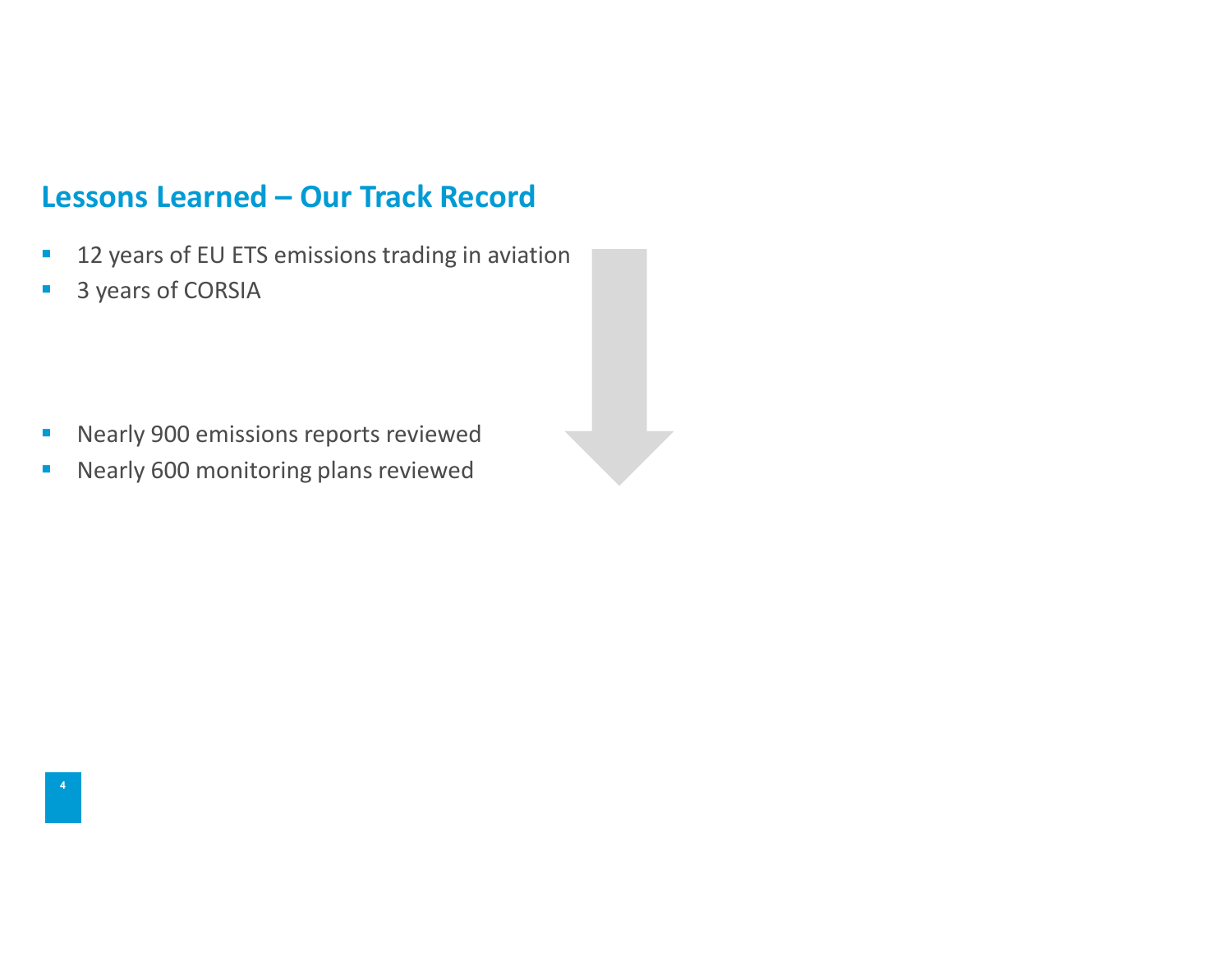## **Sample questions to ask when organizing the administrative tasks**

#### **Human resources…**

- Number of aviation experts in the team increased over time (expertise, technical knowledge, understanding) E
- $\overline{\phantom{a}}$ But: Strong support by legal experts, knowledge of administrative processes

#### **Think in robust processes, but as simple as possible, examples…**

- How to permanently store data (e.g. electronically vs. print-outs)? I.
- П How to manage communication (e.g. secure, not secure)?
- ×, How to further process data (e.g. in order to calculate the offsetting obligation)?
- E Equal treatment and knowledge management (evolution from MS Excel files to software application)
- П …
- $\longrightarrow$  Also depends on the number of aeroplane operators to administer **I**

#### **Communication**

- **Online meetings with aeroplane operators** П
- L Newsletter
- …

**5**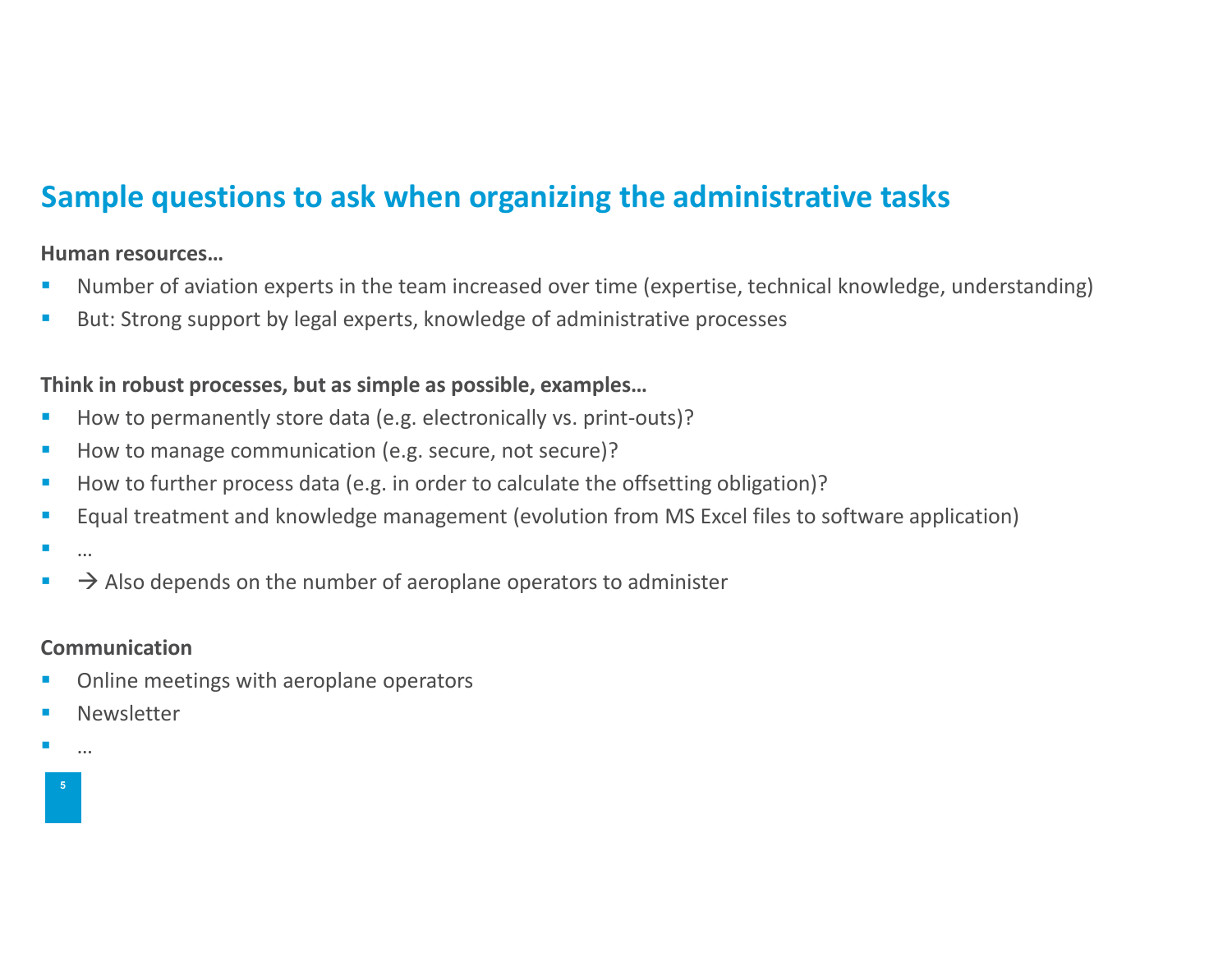## **Sample questions to ask when organizing the administrative tasks**

#### **Exchange with regional and international experts…**

- **As simple as an Email list of three to four colleagues in the region** E
- × Identification of best practice approach
- E Pooling of resources, e.g. flight data basis for Order of Magnitude Check
- E Outsourcing and Administrative Partnerships

#### **Dare to complain to National Accreditation Bodies…**

- **The order of magnitude check provides the administering authority with an indication of the quality of the**  $\overline{\phantom{a}}$ verification
- H. In order to aim for a continuous improvement approach, it is necessary to file an official complaint with the National Accreditation Body for specific verification bodies in cases of…
	- a. Weak quality of verification
	- $\blacksquare$ Issue of impartiality and independence
- $\overline{\phantom{a}}$ Same for foreign National Accreditation Body